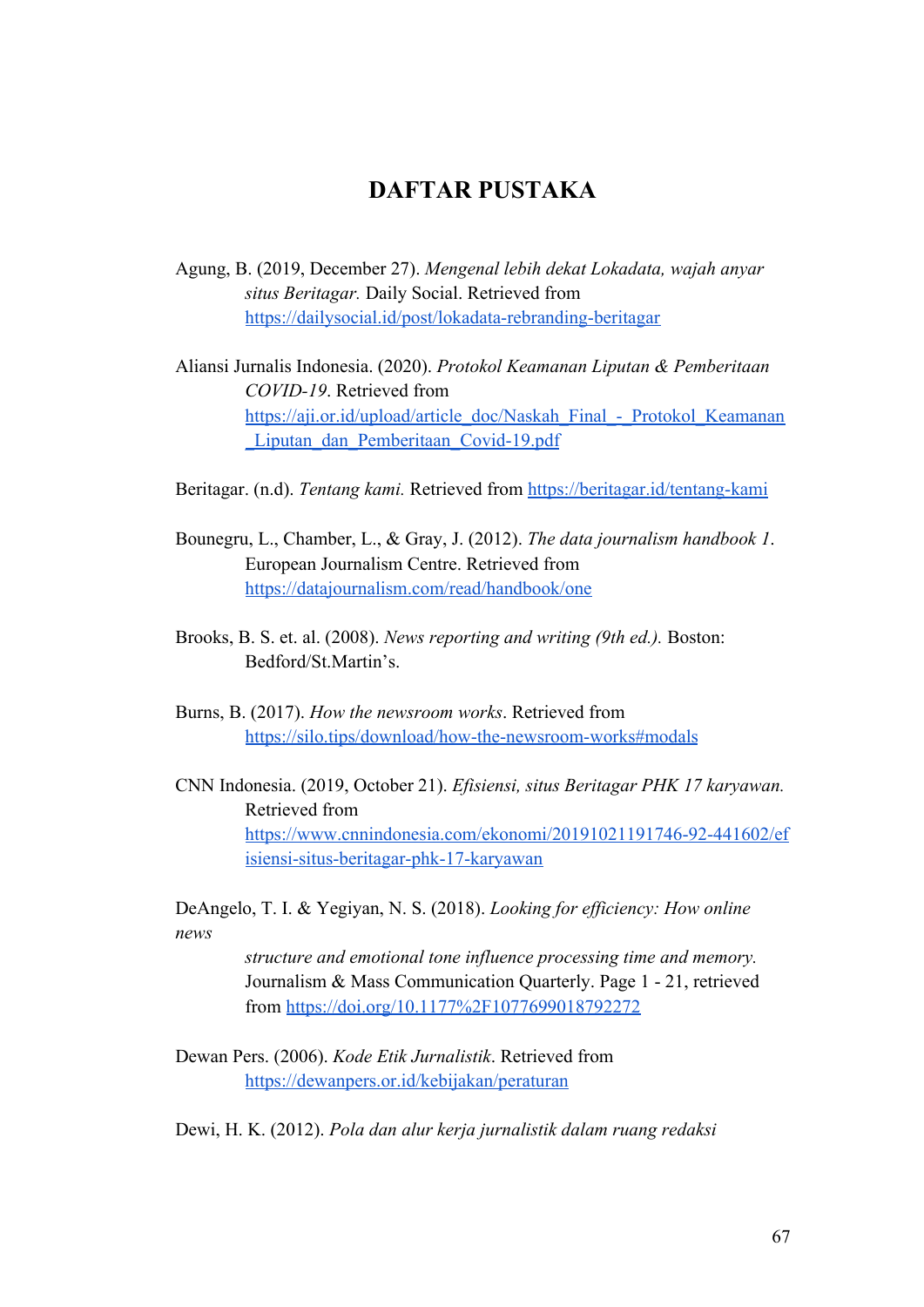*berkonvergensi (studi kasus redaksi Bisnis Indonesia)*. [Master's thesis, Universitas Indonesia]. Retrieved from [http://lib.ui.ac.id/file?file=digital/20300114-T30462-Hanum%20Kusuma](http://lib.ui.ac.id/file?file=digital/20300114-T30462-Hanum%20Kusuma%20Dewi.pdf) [%20Dewi.pdf](http://lib.ui.ac.id/file?file=digital/20300114-T30462-Hanum%20Kusuma%20Dewi.pdf)

Djuraid, H. N. (2006). *Panduan menulis berita*. Malang: UMM Press.

Effendy, O. U. (1989). *Kamus komunikasi*. Bandung: Mandar Maju.

- GDP Ventures. (n.d.). *To forge ventures that outstanding*. Retrieved from <https://www.gdpventure.com/#ventures>
- Hanitzsch, T. & Hoxha, A. (2014). *News production: Theory and conceptual framework.* INFOCORE WP1 Working Paper. Retrieved from <http://www.infocore.eu/results/>
- Hill, S. & Lashmar, P. (2014). *Online Journalism: The Essential Guide*. London: Sage Publications Ltd.
- Jatmiko, L. D. (2020, November 10). *APJII: 196,7 juta warga Indonesia sudah melek internet*. Bisnis Indonesia. Retrieved from [https://teknologi.bisnis.com/read/20201110/101/1315765/apjii-1967-juta](https://teknologi.bisnis.com/read/20201110/101/1315765/apjii-1967-juta-warga-indonesia-sudah-melek-internet) [-warga-indonesia-sudah-melek-internet](https://teknologi.bisnis.com/read/20201110/101/1315765/apjii-1967-juta-warga-indonesia-sudah-melek-internet)
- Kovach, B. & Rosenstiel, T. (2006). *Sembilan elemen jurnalisme*. Jakarta: Yayasan Pantau.
- Lokadata. (n.d.). *Tentang kami*. Retrieved from <https://lokadata.id/static/tentang-kami>
- Reuters Foundation. (2006). *Reporters handbook*.
- Robinson, J. G. (2019, June 26). *The audience in the mind's eye: How journalists imagine their readers*. Tow Center for Digital Journalism. Retrieved from [https://www.cjr.org/tow\\_center\\_reports/how-journalists-imagine-their-re](https://www.cjr.org/tow_center_reports/how-journalists-imagine-their-readers.php#changing) [aders.php#changing](https://www.cjr.org/tow_center_reports/how-journalists-imagine-their-readers.php#changing)
- Siapera, E. & Veglis, A. (2012). *The handbook of global online journalism*. UK: Wiley-Blackwell.